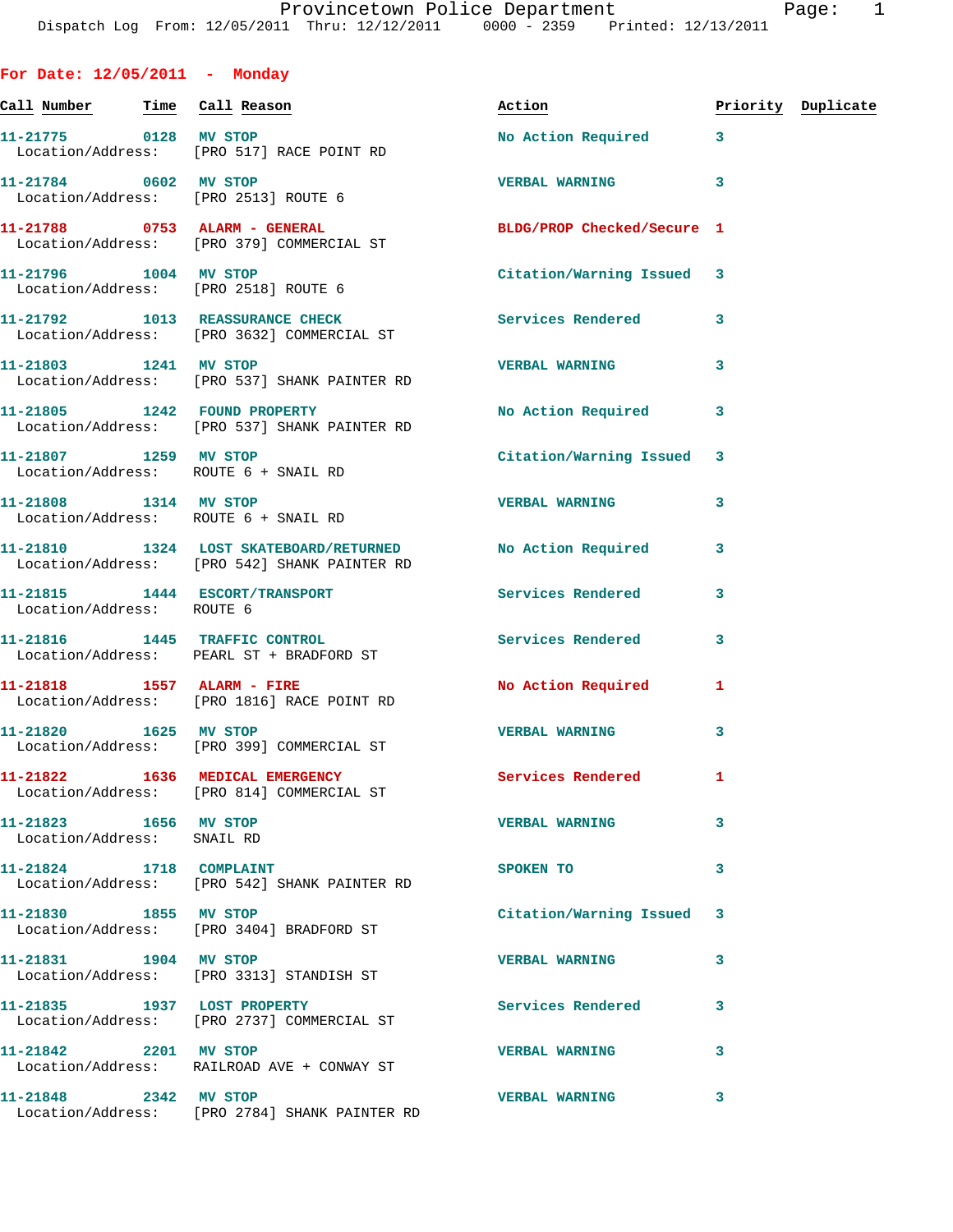| For Date: $12/06/2011$ - Tuesday                              |                                                                                  |                          |              |              |
|---------------------------------------------------------------|----------------------------------------------------------------------------------|--------------------------|--------------|--------------|
|                                                               | 11-21862 0624 ALARM - GENERAL<br>Location/Address: [PRO 488] MAYFLOWER AVE       | <b>Services Rendered</b> | 1            |              |
|                                                               | 11-21863 0738 TRAFFIC CONTROL<br>Location/Address: BRADFORD ST + HOWLAND ST      | Services Rendered        | 3            |              |
| 11-21867 0917 MV STOP<br>Location/Address: [PRO 2519] ROUTE 6 |                                                                                  | <b>VERBAL WARNING</b>    | 3            |              |
|                                                               | 11-21872 1007 ASSIST CITIZEN<br>Location/Address: [PRO 1566] CONWELL ST          | <b>Services Rendered</b> | 3            |              |
|                                                               | 11-21874 1035 ALARM - GENERAL<br>Location/Address: [PRO 2277] BRADFORD ST        | Services Rendered        | 1            |              |
| 11-21875 1104 MV STOP                                         | Location/Address: RAILROAD AVE + CONWELL ST                                      | <b>VERBAL WARNING</b>    | 3            |              |
| 11-21877 1117 MV STOP                                         | Location/Address: [PRO 446] HOWLAND ST                                           | <b>VERBAL WARNING</b>    | 3            |              |
|                                                               | 11-21879 1135 COMPLAINT<br>Location/Address: [PRO 542] SHANK PAINTER RD          | <b>Services Rendered</b> | 3            |              |
|                                                               | 11-21939 1143 ASSIST CITIZEN<br>Location/Address: [PRO 542] SHANK PAINTER RD     | <b>Services Rendered</b> | 3            |              |
|                                                               | 11-21880 1147 MV STOP<br>Location/Address: JOHNSON ST + BRADFORD ST              | Citation/Warning Issued  | 3            |              |
| 11-21881 1200 COMPLAINT                                       | Location/Address: [PRO 2085] FREEMAN ST                                          | Peace Restored           | 3            |              |
|                                                               | 11-21883 1213 MEDICAL EMERGENCY<br>Location/Address: [PRO 440] HARRY KEMP WAY    | Transported to Hospital  | 1            |              |
|                                                               | 11-21885 1219 LARCENY /FORGERY/ FRAUD<br>Location/Address: [PRO 1015] NELSON AVE | Services Rendered        | $\mathbf{2}$ |              |
| Location/Address: [PRO 500] OAK DR                            | 11-21886 1234 MEDICAL EMERGENCY                                                  | Transported to Hospital  | 1            |              |
| 11-21887 1350 SERVE SUMMONS                                   | Location/Address: [PRO 2157] COMMERCIAL ST                                       | Could Not Locate         | 3            |              |
| 11-21888 1350 ASSIST CITIZEN                                  | Location/Address: [PRO 891] CONWELL ST                                           | <b>Services Rendered</b> | 3            |              |
| 11-21893 1430 MV STOP                                         | Location/Address: ROUTE 6 + HOWLAND ST                                           | Citation/Warning Issued  | 3            |              |
|                                                               | Location/Address: [PRO 488] MAYFLOWER AVE                                        | Services Rendered        | 1            |              |
|                                                               | 11-21895 1503 ASSIST CITIZEN<br>Location/Address: [PRO 1771] CONWELL ST          | Services Rendered        | 3            | 1            |
|                                                               | Location/Address: [PRO 2810] COMMERCIAL ST                                       | <b>Services Rendered</b> | 1            | $\mathbf{2}$ |
| 11-21902 1712 MV STOP                                         | Location/Address: LAW ST + BRADFORD ST                                           | <b>VERBAL WARNING</b>    | 3            |              |
|                                                               | 11-21903 1725 ALARM - GENERAL<br>Location/Address: [PRO 2810] COMMERCIAL ST      | Services Rendered        | 1            |              |
| 11-21905 1730 MV STOP                                         | Location/Address: [PRO 43] BRADFORD ST                                           | <b>VERBAL WARNING</b>    | 3            |              |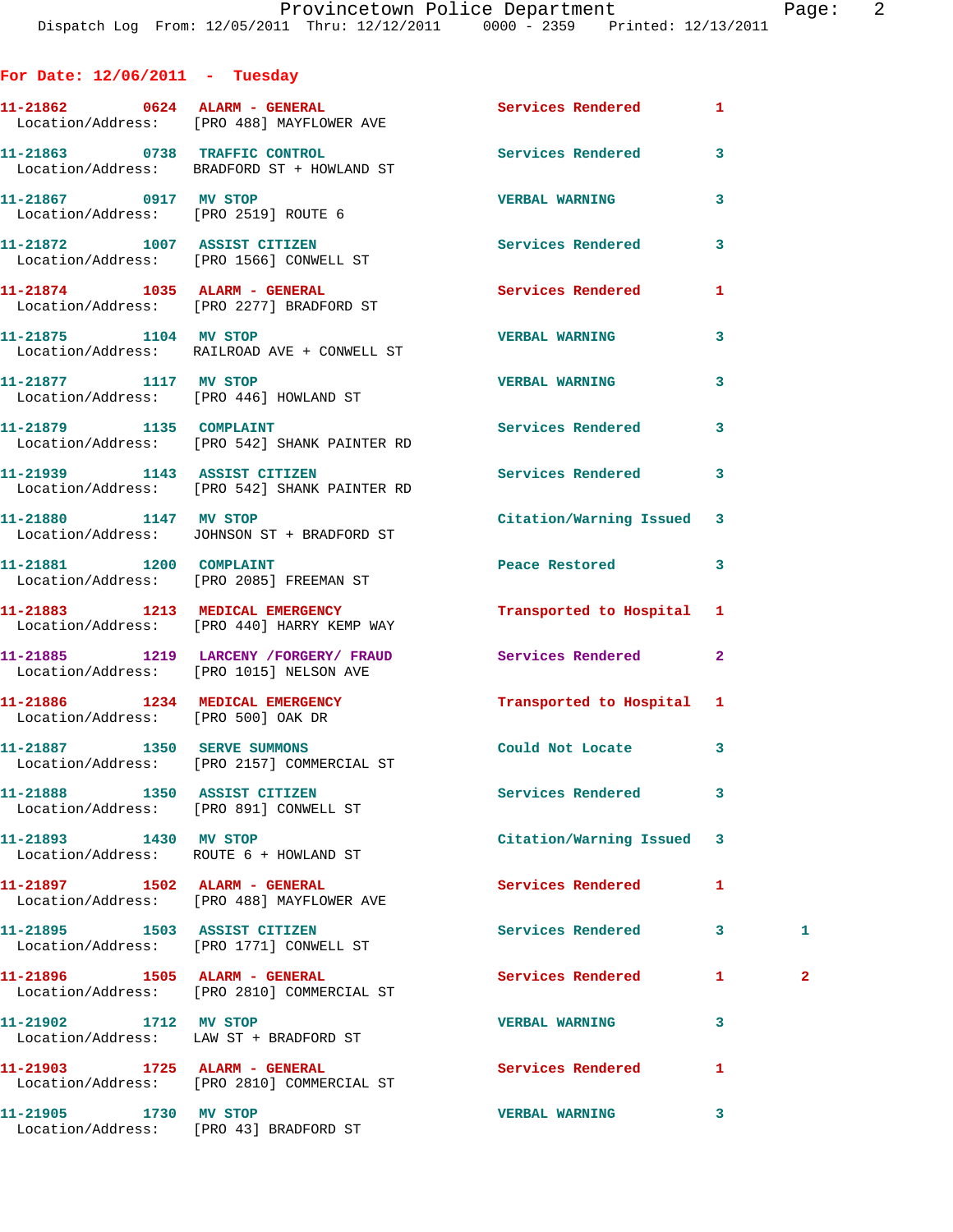Dispatch Log From: 12/05/2011 Thru: 12/12/2011 0000 - 2359 Printed: 12/13/2011

| 11-21906<br>1733                      | MV STOP<br>Location/Address: WINSLOW ST + BRADFORD ST | Citation/Warning Issued 3 |   |
|---------------------------------------|-------------------------------------------------------|---------------------------|---|
| 11-21912<br>1903<br>Location/Address: | UNWANTED PHONE CALLS<br>[PRO 2823] FRANKLIN ST        | Services Rendered         | 2 |
| 11-21911<br>1908<br>Location/Address: | MV STOP<br>[PRO 2577] BRADFORD ST                     | <b>VERBAL WARNING</b>     | 3 |
| 11-21914<br>1915<br>Location/Address: | <b>SERVE SUMMONS</b><br>[PRO 2157] COMMERCIAL ST      | Could Not Locate          | 3 |
| 1936<br>11-21915<br>Location/Address: | <b>ASSIST CITIZEN</b><br>[PRO 500] OAK DR             | Services Rendered         | 3 |

## **For Date: 12/07/2011 - Wednesday**

|                                                                      | 11-21923 0025 ALARM - GENERAL<br>Location/Address: [PRO 2810] COMMERCIAL ST              | Services Rendered         | $\mathbf{1}$ |
|----------------------------------------------------------------------|------------------------------------------------------------------------------------------|---------------------------|--------------|
| 11-21926 0104 MV STOP<br>Location/Address: STANDISH ST               |                                                                                          | <b>VERBAL WARNING</b>     | $\mathbf{3}$ |
| 11-21927 0135 MV STOP                                                | Location/Address: [PRO 2998] BRADFORD ST EXT                                             | <b>VERBAL WARNING</b>     | 3            |
| 11-21933 0614 SPRINKLER SYSTEM                                       | Location/Address: [PRO 488] MAYFLOWER AVE                                                | Services Rendered         | 1            |
| 11-21934 0634 MV STOP<br>Location/Address: [PRO 2513] ROUTE 6        |                                                                                          | <b>VERBAL WARNING</b>     | 3            |
| 11-21938 0730 TRAFFIC CONTROL                                        | Location/Address: BRADFORD ST + HOWLAND ST                                               | Services Rendered         | $\mathbf{3}$ |
| 11-21940 0801 MEDICAL EMERGENCY<br>Location/Address: SHANKPAINTER RD |                                                                                          | Services Rendered         | $\mathbf{1}$ |
| 11-21943 0902 MEDICAL EMERGENCY                                      | Location/Address: FREEMAN ST + COMMERCIAL ST                                             | Transported to Hospital   | 1            |
| Location/Address: COMMERCIAL ST                                      |                                                                                          | Could Not Locate          | 3            |
| 11-21951 1046 SERVE SUMMONS                                          | Location/Address: [PRO 440] HARRY KEMP WAY                                               | <b>Services Rendered</b>  | 3            |
| 11-21953 1136 ASSIST CITIZEN                                         | Location/Address: [PRO 557] TREMONT ST                                                   | Services Rendered         | 3            |
|                                                                      | 11-21954 1150 ASSIST AGENCY / MUTUAL AID<br>Location/Address: FREEMAN ST + COMMERCIAL ST | No Action Required        | 3            |
| 11-21955 1210 COMPLAINT<br>Location/Address: COMMERCIAL ST           |                                                                                          | Services Rendered         | 3            |
| 11-21956 1245 MV STOP                                                | Location/Address: BRADFORD ST + CARVER ST                                                | Citation/Warning Issued 3 |              |
| 11-21959                                                             | 1319 MEDICAL EMERGENCY/DOT<br>Location/Address: [PRO 440] HARRY KEMP WAY                 | Services Rendered         | $\mathbf{1}$ |
| 1327 MV STOP<br>11-21960<br>Location/Address: [PRO 2518] ROUTE 6     |                                                                                          | Citation/Warning Issued 3 |              |
| 11-21963 1430 MV STOP                                                | Location/Address: [PRO 2929] HOWLAND ST                                                  | <b>VERBAL WARNING</b>     | $\mathbf{3}$ |
| 11-21966 1509 MV STOP                                                |                                                                                          | Citation/Warning Issued 3 |              |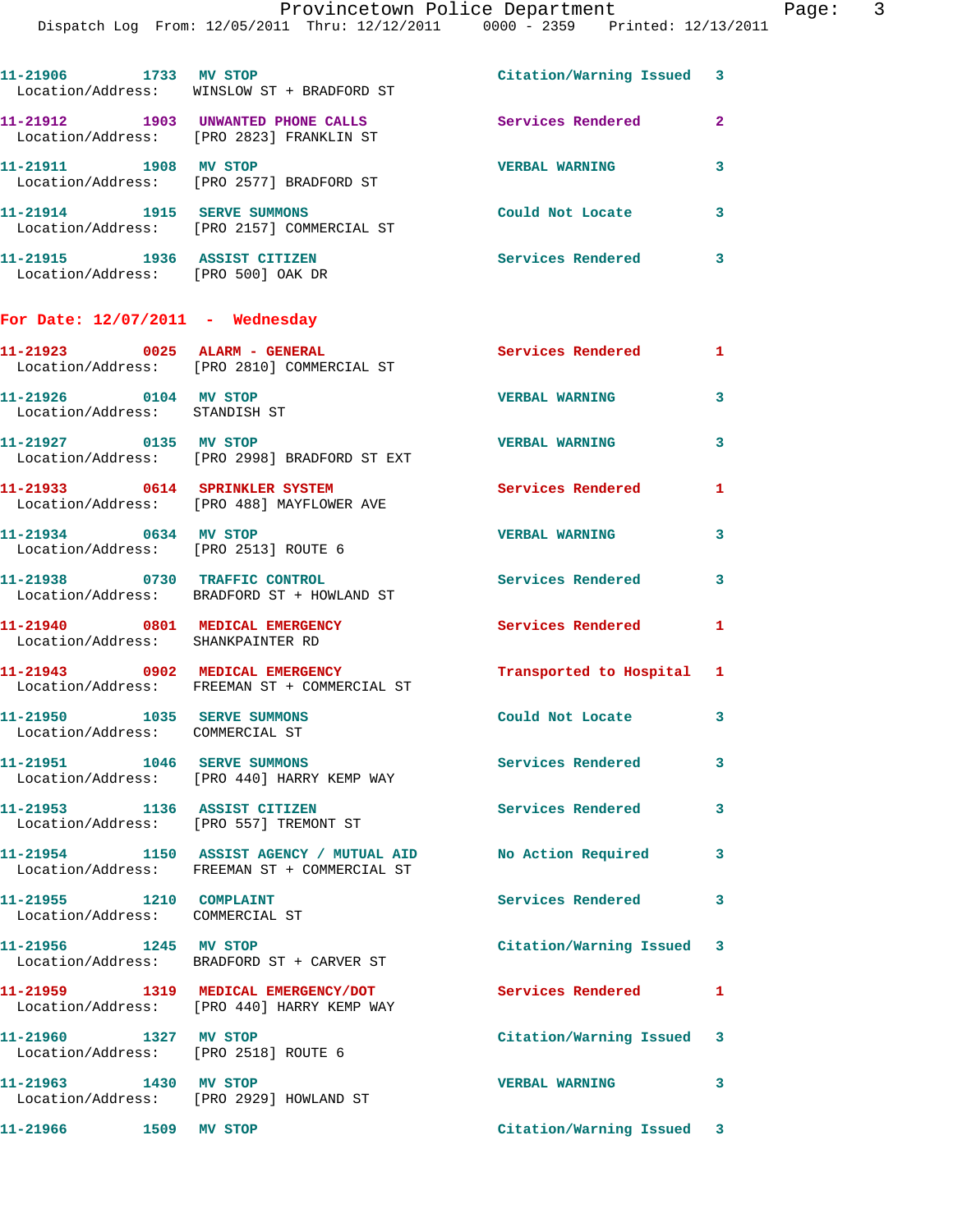|                                                                       | Dispatch Log From: 12/05/2011 Thru: 12/12/2011 0000 - 2359 Printed: 12/13/2011                                             | Provincetown Police Department Page: 4                                                                                                                                                                                         |              |
|-----------------------------------------------------------------------|----------------------------------------------------------------------------------------------------------------------------|--------------------------------------------------------------------------------------------------------------------------------------------------------------------------------------------------------------------------------|--------------|
| Location/Address: SNAIL RD                                            |                                                                                                                            |                                                                                                                                                                                                                                |              |
|                                                                       | 11-21968 1524 ASSIST CITIZEN<br>Location/Address: [PRO 1771] CONWELL ST                                                    | SPOKEN TO                                                                                                                                                                                                                      | 3            |
|                                                                       | 11-21969 1626 COMPLAINT-PROPERTY SPOKEN TO<br>Location/Address: [PRO 542] SHANK PAINTER RD                                 |                                                                                                                                                                                                                                | 3            |
|                                                                       | 11-21973 1727 ALARM - GENERAL <b>Example 11-21973</b> 1727 ALARM - GENERAL<br>Location/Address: [PRO 530] SHANK PAINTER RD |                                                                                                                                                                                                                                | 1            |
| 11-21976 1747 MV STOP<br>Location/Address: SNAIL RD                   |                                                                                                                            | <b>VERBAL WARNING</b>                                                                                                                                                                                                          | 3            |
|                                                                       | 11-21979               1843    ALARM - GENERAL<br>Location/Address:      [PRO 530] SHANK PAINTER RD                        | False Alarm                                                                                                                                                                                                                    | 1            |
|                                                                       | 11-21984 2026 MV STOP<br>Location/Address: COURT ST + BRADFORD ST                                                          | <b>VERBAL WARNING</b>                                                                                                                                                                                                          | 3            |
| For Date: $12/08/2011$ - Thursday                                     |                                                                                                                            |                                                                                                                                                                                                                                |              |
| Refer To Arrest: 11-267-AR                                            | 11-21996 0122 MV STOP/ARREST<br>Location/Address: BRADFORD ST + WEBSTER PL                                                 | Arrest(s) Made 3                                                                                                                                                                                                               |              |
|                                                                       | 11-21998 0431 ALARM/BURGLAR<br>Location/Address: [PRO 269] COMMERCIAL ST                                                   | BLDG/PROP Checked/Secure 1                                                                                                                                                                                                     |              |
|                                                                       | 11-22000 0554 MEDICAL EMERGENCY<br>Location/Address: [PRO 1771] CONWELL ST                                                 | Services Rendered 1                                                                                                                                                                                                            |              |
|                                                                       | 11-22008 0911 COMPLAINT<br>Location/Address: [PRO 2227] BRADFORD ST                                                        | SPOKEN TO THE SPOKEN OF THE SPOKEN OF THE SPOKEN OF THE SPOKEN OF THE SPOKEN OF THE SPOKEN OF THE SPOKEN OF THE SPOKEN OF THE SPOKEN OF THE SPOKEN OF THE SPOKEN OF THE SPOKEN OF THE SPOKEN OF THE SPOKEN OF THE SPOKEN OF TH | 3            |
| Location/Address: [PRO 430] DYER ST                                   | 11-22012 0959 ALARM - GENERAL                                                                                              | No Action Required 3                                                                                                                                                                                                           |              |
| Location/Address: CONWELL ST                                          | 11-22011 1005 MEDICAL EMERGENCY PATIENT REFUSAL                                                                            |                                                                                                                                                                                                                                | $\mathbf{1}$ |
|                                                                       | 11-22013 1008 MEDICAL EMERGENCY<br>Location/Address: [PRO 2647] SHANK PAINTER RD                                           | Services Rendered 1                                                                                                                                                                                                            |              |
| 11-22015 1044 MEDICAL EMERGENCY<br>Location/Address: [PRO 500] OAK DR |                                                                                                                            | PATIENT REFUSAL                                                                                                                                                                                                                | 1            |
|                                                                       | 11-22020 1114 ALARM - GENERAL<br>Location/Address: [PRO 112] COMMERCIAL ST                                                 | No Action Required 1                                                                                                                                                                                                           |              |
| 11-22023 1147 MV STOP<br>Location/Address: HOWLAND ST                 |                                                                                                                            | <b>VERBAL WARNING</b>                                                                                                                                                                                                          | 3            |
|                                                                       | 11-22028 1300 ASSIST AGENCY / MUTUAL AID Services Rendered 3<br>Location/Address: [PRO 105] COMMERCIAL ST                  |                                                                                                                                                                                                                                |              |
|                                                                       | 11-22025 1303 ALARM - GENERAL<br>Location/Address: [PRO 285] COMMERCIAL ST                                                 | No Action Required                                                                                                                                                                                                             | 1            |
|                                                                       | 11-22030 1308 TRAFFIC CONTROL<br>Location/Address: [PRO 3250] COMMERCIAL ST                                                | Services Rendered 3                                                                                                                                                                                                            |              |
|                                                                       | 11-22032 1330 MV STOP<br>Location/Address: [PRO 2577] BRADFORD ST                                                          | Citation/Warning Issued 3                                                                                                                                                                                                      |              |
| 11-22033 1332 MV STOP                                                 | Location/Address: RAILROAD AVE + CONWELL ST                                                                                | <b>VERBAL WARNING</b>                                                                                                                                                                                                          | 3            |
|                                                                       | 11-22034 1345 MV STOP<br>Location/Address: [PRO 2577] BRADFORD ST                                                          | Citation/Warning Issued 3                                                                                                                                                                                                      |              |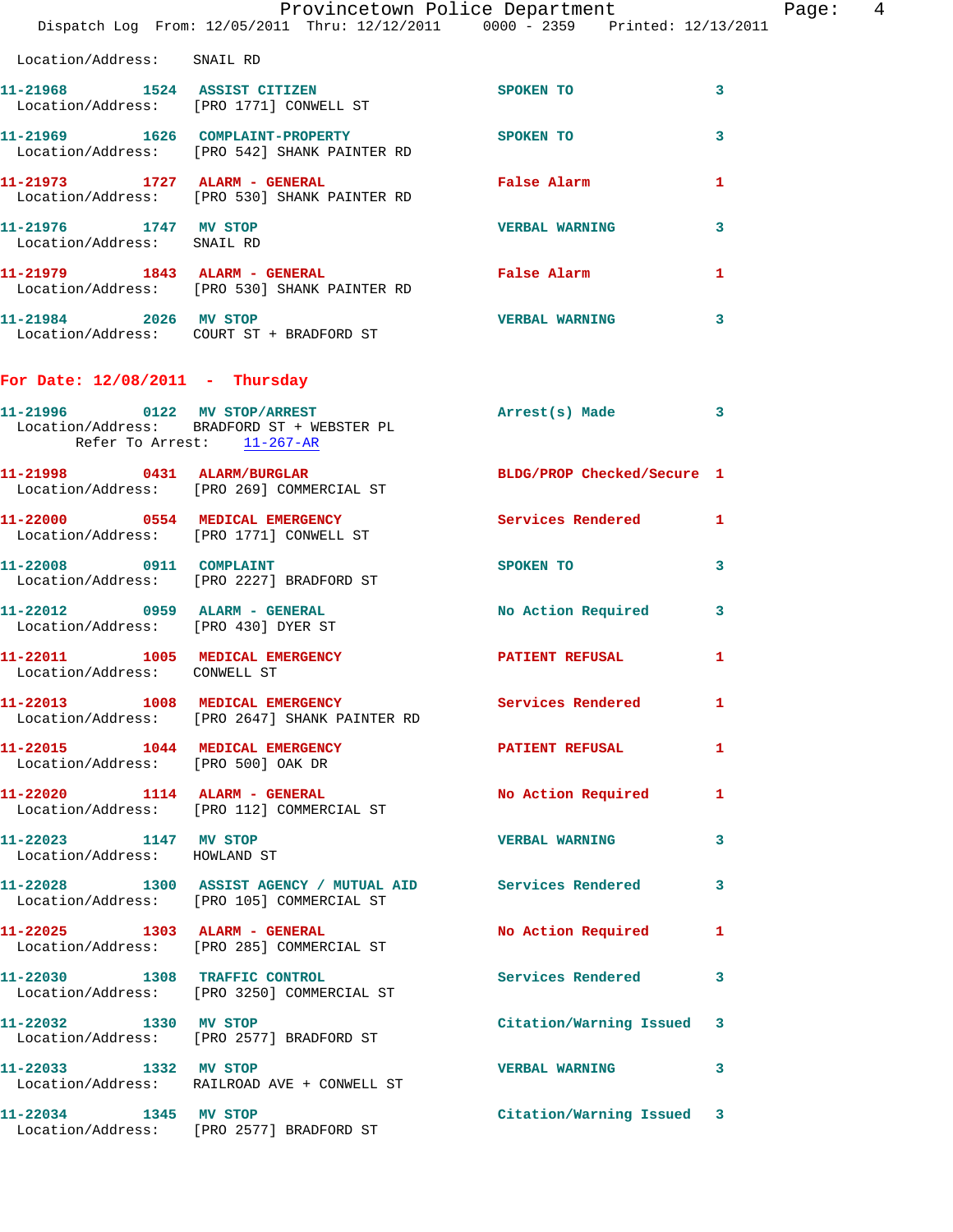|         | raye. |
|---------|-------|
| 13/2011 |       |

| 11-22037<br>Location/Address: | 1542 | LARCENY / FORGERY / FRAUD<br>FRO 19771 COMMERCIAL ST | Investigated            | 2 |
|-------------------------------|------|------------------------------------------------------|-------------------------|---|
| 11-22040<br>Location/Address: | 1746 | MEDICAL EMERGENCY<br>[PRO 1370] COURT ST             | Transported to Hospital | 1 |
| 11-22044<br>Location/Address: | 1847 | <b>MV STOP</b><br>ROUTE 6 + SNAIL RD                 | <b>VERBAL WARNING</b>   | 3 |
| 11-22046<br>Location/Address: | 2113 | <b>ASSIST CITIZEN</b><br>[PRO 112] COMMERCIAL ST     | Services Rendered       | 3 |
| 11-22053<br>Location/Address: | 2230 | MV STOP<br>COMMERCIAL ST + STANDISH ST               | <b>VERBAL WARNING</b>   | 3 |

## **For Date: 12/09/2011 - Friday**

| 11-22059 0110 MV STOP                                            | Location/Address: [PRO 2818] CONWELL ST<br>Refer To Arrest: 11-268-AR                                             | Arrest(s) Made            | 3 |    |
|------------------------------------------------------------------|-------------------------------------------------------------------------------------------------------------------|---------------------------|---|----|
|                                                                  | 11-22060 0150 LOBBY TRAFFIC<br>Location/Address: [PRO 542] SHANK PAINTER RD                                       | Services Rendered 3       |   | 13 |
| 11-22062 0302 MV STOP<br>Location/Address: ROUTE 6               |                                                                                                                   | <b>VERBAL WARNING</b>     | 3 |    |
|                                                                  | 11-22068 0615 ALARM - FIRE<br>Location/Address: [PRO 488] MAYFLOWER AVE                                           | No Action Required 1      |   |    |
|                                                                  | 11-22071 0639 SPEED DOLLY ASSIGNMENT Services Rendered 3<br>Location/Address: [PRO 64] BRADFORD ST + NICKERSON ST |                           |   |    |
| Location/Address: SHANKPAINTER RD<br>Refer To Accident: 11-51-AC | 11-22072 0643 MEDICAL EMERGENCY Transported to Hospital 1                                                         |                           |   |    |
| Location/Address: BRADFORD ST                                    | 11-22073 0736 ASSIST AGENCY / MUTUAL AID Services Rendered 3                                                      |                           |   |    |
|                                                                  | 11-22074 0747 MEDICAL EMERGENCY<br>Location/Address: [PRO 2647] SHANK PAINTER RD                                  | PATIENT REFUSAL           | 1 |    |
| Location/Address: ROUTE 6                                        | 11-22075 0757 ALARM - FIRE                                                                                        | False Alarm               | 1 |    |
|                                                                  | 11-22080 0937 ALARM - GENERAL<br>Location/Address: [PRO 488] MAYFLOWER AVE                                        | No Action Required 1      |   |    |
| 11-22085 1023 MV STOP                                            | Location/Address: [PRO 3296] SHANK PAINTER RD                                                                     | <b>VERBAL WARNING</b>     | 3 |    |
| 11-22088 1049 MV STOP                                            | Location/Address: HARRY KEMP WAY + BREWSTER ST                                                                    | <b>VERBAL WARNING</b>     | 3 |    |
| 11-22089 1059 MV STOP                                            | Location/Address: ROUTE 6 + HARRY KEMP WAY                                                                        | <b>VERBAL WARNING</b>     | 3 |    |
|                                                                  | 11-22094 1134 COMPLAINT/209A VIOL<br>Location/Address: [PRO 542] SHANK PAINTER RD                                 | Services Rendered 3       |   |    |
|                                                                  | 11-22095 1140 MEDICAL EMERGENCY<br>Location/Address: [PRO 440] HARRY KEMP WAY                                     | Transported to Hospital 1 |   |    |
|                                                                  | 11-22099 1228 COMPLAINT<br>Location/Address: [PRO 3007] HARRY KEMP WAY                                            | SPOKEN TO                 | 3 |    |
|                                                                  | 11-22100 1232 COMPLAINT<br>Location/Address: [PRO 542] SHANK PAINTER RD                                           | SPOKEN TO                 | 3 |    |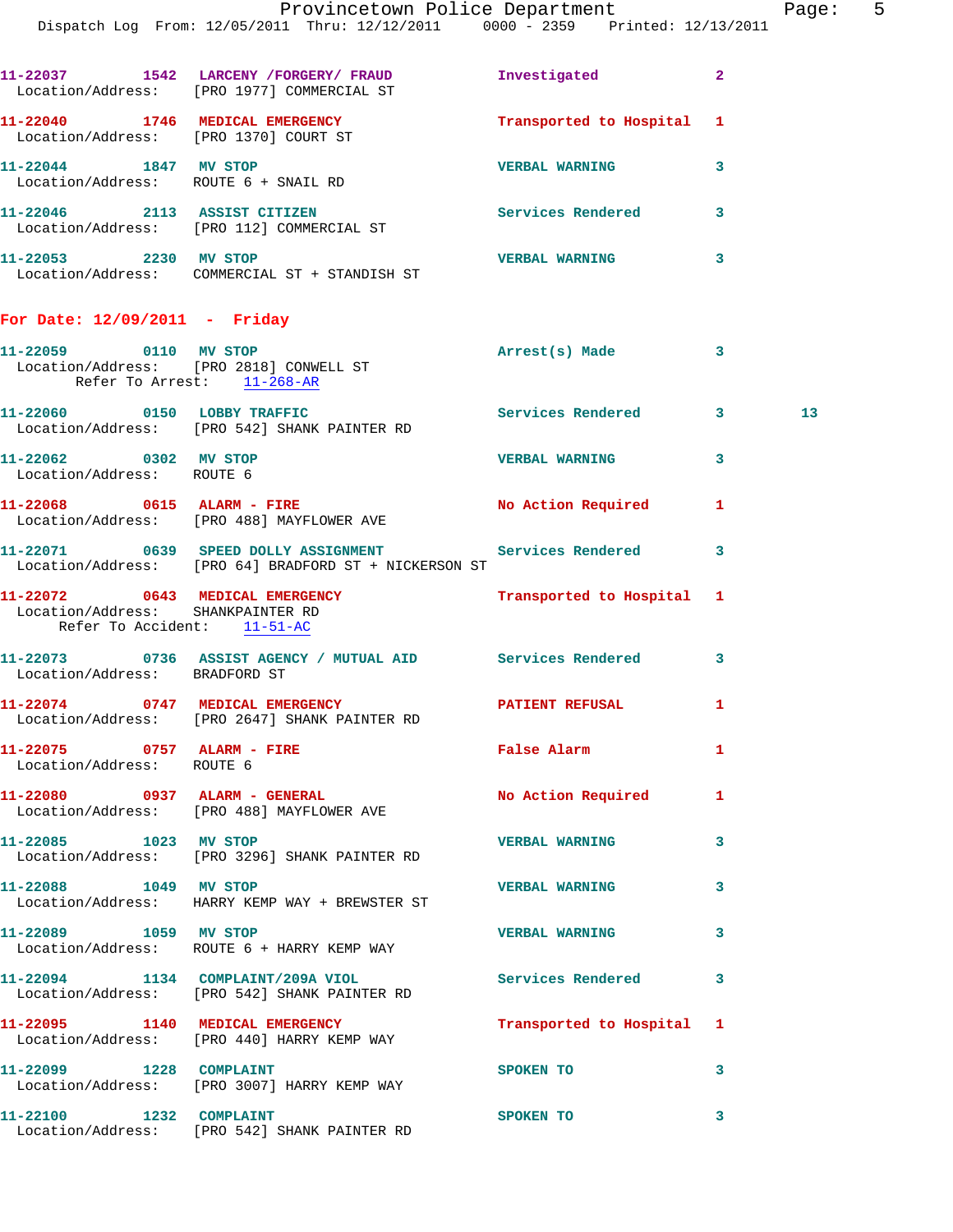| 1351<br>11-22106 | <b>COMPLAINT</b><br>Location/Address: [PRO 3195] COMMERCIAL ST  | SPOKEN TO                 |  |
|------------------|-----------------------------------------------------------------|---------------------------|--|
| 11-22107<br>1352 | <b>COMPLAINT</b><br>Location/Address: [PRO 440] HARRY KEMP WAY  | Could Not Locate          |  |
| 11-22110<br>1612 | MEDICAL EMERGENCY<br>Location/Address: [PRO 440] HARRY KEMP WAY | Transported to Hospital 1 |  |
| 11-22111<br>1636 | MV STOP<br>Location/Address: [PRO 2818] CONWELL ST              | <b>VERBAL WARNING</b>     |  |
| 11-22117<br>1831 | ALARM - GENERAL<br>Location/Address: [PRO 530] SHANK PAINTER RD | False Alarm               |  |

**11-22118 1841 MEDICAL EMERGENCY PATIENT REFUSAL 1**  Location/Address: [PRO 500] OAK DR

## **For Date: 12/10/2011 - Saturday**

| 11-22127 0027 DISTURBANCE                                     | Location/Address: [PRO 399] COMMERCIAL ST                                                               | Peace Restored            | $\mathbf{1}$            |
|---------------------------------------------------------------|---------------------------------------------------------------------------------------------------------|---------------------------|-------------------------|
| 11-22133 0111 MV STOP                                         | Location/Address: [PRO 526] RYDER ST EXT                                                                | <b>Services Rendered</b>  | 3                       |
| 11-22142 0638 MV STOP<br>Location/Address: [PRO 2513] ROUTE 6 |                                                                                                         | <b>VERBAL WARNING</b>     | 3                       |
| 11-22146 0651 COMPLAINT                                       | Location/Address: [PRO 2227] BRADFORD ST                                                                | Services Rendered         | 3                       |
|                                                               | 11-22145 0656 DOMESTIC DISTURBANCE/ASSAULT Peace Restored<br>Location/Address: [PRO 440] HARRY KEMP WAY |                           | $\mathbf{1}$            |
| 11-22154 0940 COMPLAINT                                       | Location/Address: [PRO 1989] COMMERCIAL ST                                                              | <b>Services Rendered</b>  | $\overline{\mathbf{3}}$ |
|                                                               | 11-22157 1029 LOST PAINTING<br>Location/Address: [PRO 542] SHANK PAINTER RD                             | <b>Services Rendered</b>  | 3                       |
| 11-22158 1044 MV STOP                                         | Location/Address: [PRO 2818] CONWELL ST                                                                 | Citation/Warning Issued 3 |                         |
| 11-22159 1049 COMPLAINT                                       | Location/Address: [PRO 3259] MACMILLAN WHARF                                                            | SPOKEN TO                 | 3                       |
| 11-22163 1109 MV STOP                                         | Location/Address: [PRO 2489] BRADFORD ST                                                                | <b>VERBAL WARNING</b>     | 3                       |
| 11-22164 1113 MV STOP<br>Location/Address: RYDER ST           |                                                                                                         | <b>VERBAL WARNING</b>     | 3                       |
| 11-22170 1232 COMPLAINT                                       | Location/Address: [PRO 39] BAYBERRY AVE                                                                 | Services Rendered         | 3                       |
| 11-22172 1304 COMPLAINT                                       | Location/Address: [PRO 2620] NELSON AVE                                                                 | Services Rendered         | 3                       |
| 11-22176 1436 MV STOP<br>Location/Address: OAK DR             |                                                                                                         | <b>VERBAL WARNING</b>     | 3                       |
| 11-22178 1451 MV STOP                                         | Location/Address: RYDER ST + COMMERCIAL ST                                                              | <b>VERBAL WARNING</b>     | 3                       |
|                                                               | 11-22183 1608 MEDICAL EMERGENCY<br>Location/Address: [PRO 781] CAPTAIN BERTIE RD                        | <b>PATIENT REFUSAL</b>    | $\mathbf{1}$            |
| 1626 MV STOP<br>11-22184                                      |                                                                                                         | <b>VERBAL WARNING</b>     | 3                       |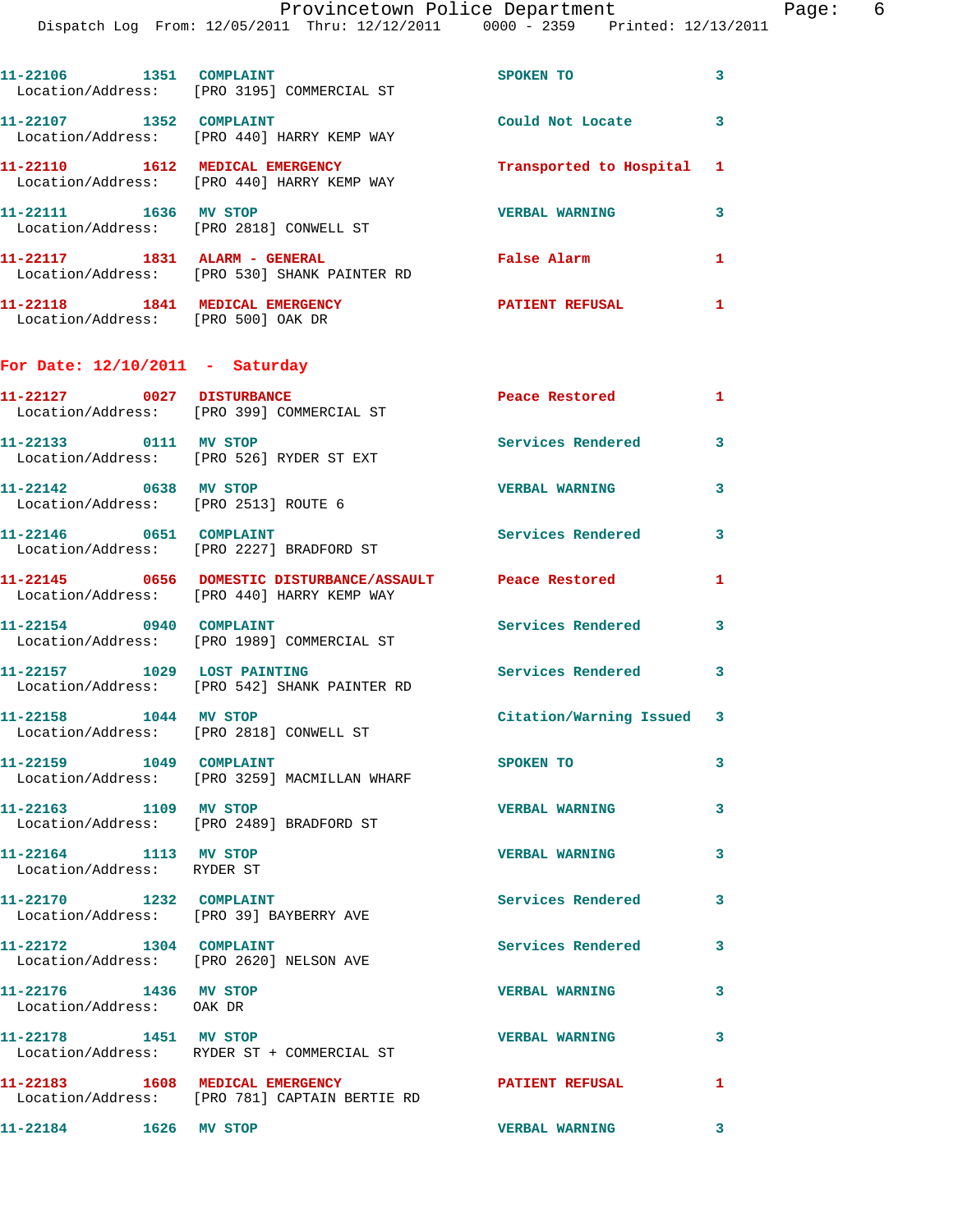|                                                                 | Dispatch Log From: 12/05/2011 Thru: 12/12/2011 0000 - 2359 Printed: 12/13/2011                               | Provincetown Police Department Page: | $\overline{7}$ |
|-----------------------------------------------------------------|--------------------------------------------------------------------------------------------------------------|--------------------------------------|----------------|
| Location/Address: ROUTE 6 + SNAIL RD                            |                                                                                                              |                                      |                |
| 11-22187   1651   COMPLAINT                                     | Location/Address: [PRO 3296] SHANK PAINTER RD                                                                | <b>SPOKEN TO</b>                     | 3              |
|                                                                 | 11-22190 1811 MV STOP<br>Location/Address: ROUTE 6 + HOWLAND ST                                              | Citation/Warning Issued 3            |                |
|                                                                 | 11-22192 1904 MEDICAL EMERGENCY PATIENT REFUSAL<br>Location/Address: [PRO 542] SHANK PAINTER RD              |                                      | $\mathbf{1}$   |
| 11-22198 2148 MV STOP<br>Location/Address: PROVINCE RD          |                                                                                                              | <b>VERBAL WARNING</b>                | 3              |
| 11-22200 2215 MV STOP                                           | Location/Address: ROUTE 6 + CONWELL ST                                                                       | <b>VERBAL WARNING</b>                | $\mathbf{3}$   |
| 11-22202 2229 MV STOP<br>Location/Address: ROUTE 6 + SNAIL RD   |                                                                                                              | No Action Required 3                 |                |
| For Date: $12/11/2011$ - Sunday                                 |                                                                                                              |                                      |                |
|                                                                 | 11-22205 0011 MV STOP<br>Location/Address: [PRO 1895] BRADFORD ST                                            | Citation/Warning Issued 3            |                |
|                                                                 | 11-22210 0222 MEDICAL EMERGENCY<br>Location/Address: [PRO 895] COTTAGE ST                                    | Transported to Hospital 1            |                |
| Location/Address: NELSON AVE                                    | 11-22220 0700 SPEED DOLLY ASSIGNMENT No Action Required                                                      |                                      | 3              |
|                                                                 | 11-22222 0825 MEDICAL EMERGENCY<br>Location/Address: [PRO 2227] BRADFORD ST                                  | No Action Required                   | $\mathbf{1}$   |
|                                                                 | 11-22224 0925 MV STOP<br>Location/Address: [PRO 2818] CONWELL ST                                             | <b>VERBAL WARNING</b>                | 3              |
|                                                                 | 11-22227 1132 MEDICAL EMERGENCY<br>Location/Address: [PRO 3600] COMMERCIAL ST                                | Services Rendered                    | $\mathbf{1}$   |
|                                                                 | 11-22234 1300 MEDICAL EMERGENCY<br>Location/Address: [PRO 2227] BRADFORD ST                                  | Transported to Hospital 1            |                |
|                                                                 | 11-22236 1328 ASSIST AGENCY / MUTUAL AID Services Rendered 3<br>Location/Address: [PRO 542] SHANK PAINTER RD |                                      |                |
|                                                                 | 11-22239 1442 ASSIST CITIZEN<br>Location/Address: [PRO 542] SHANK PAINTER RD                                 | No Action Required 3                 |                |
|                                                                 | 11-22240 1451 ASSIST AGENCY / MUTUAL AID Services Rendered 3<br>Location/Address: [PRO 569] WINSLOW ST       |                                      |                |
|                                                                 | 11-22243 1647 ASSIST AGENCY / MUTUAL AID Services Rendered 3<br>Location/Address: [PRO 1114] STANDISH ST     |                                      |                |
| 11-22247 1722 MV STOP<br>Location/Address: ROUTE 6              |                                                                                                              | <b>VERBAL WARNING 3</b>              |                |
| 11-22249 1729 MV STOP                                           | Location/Address: SNAIL RD + ROUTE 6                                                                         | VERBAL WARNING 3                     |                |
|                                                                 | 11-22252 1822 MEDICAL EMERGENCY<br>Location/Address: [PRO 2227] BRADFORD ST                                  | Transported to Hospital 1            |                |
| 11-22253 1837 LOST RED PURSE<br>Location/Address: COMMERCIAL ST |                                                                                                              | Services Rendered 3                  |                |
| 11-22259 2131 MV STOP                                           | Location/Address: RYDER ST + BRADFORD ST                                                                     | VERBAL WARNING 3                     |                |